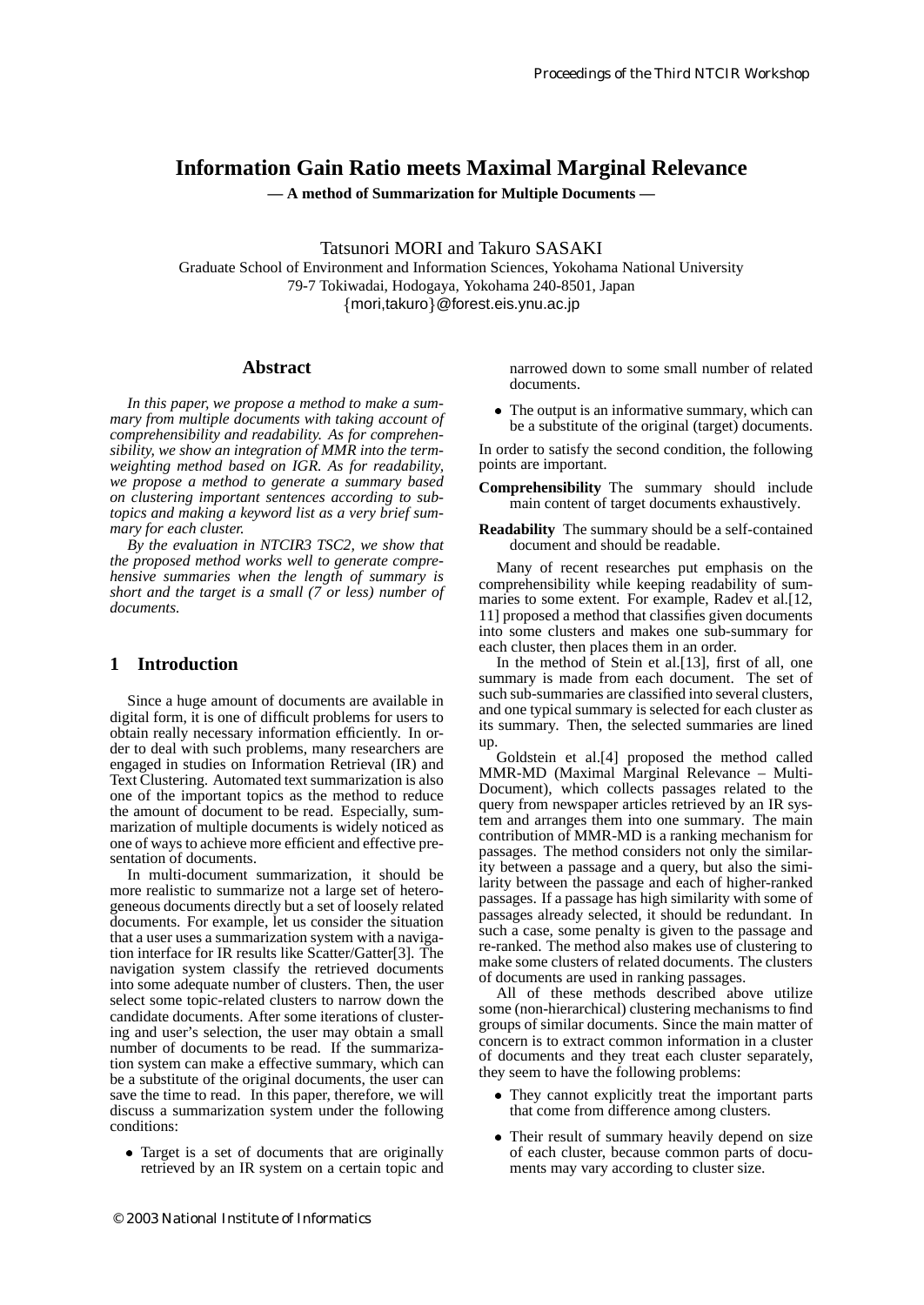We think that much contrivance is needed to make good summaries, which have not only the common information of all clusters but also the important information specific to each clusters. If we can obtain the detail of similarity structure of target documents, we may take account of not only the common part of clusters but also the difference among clusters. Such information would be a good clue to make a summary and improves the quality of extracting important parts of documents.

Besed on the consideration described above, in this paper, we will approach to the multi-document summarization in the following way. In the viewpoint of comprehensibility, we propose an integration of MMR into a term-weighting method proposed by Mori[7, 6]. Since the term-weighting method gives a weight to each word according to the word's contribution to determining the hierarchical structure of document clusters, it can reflect both commonality and difference among documents into weights of terms. In the case of summarizing *each* document in IR result *separately*, we need a term-weighting method and an improtant sentence selection only, because we do not have to care about controlling redundancy. Each document can be supposed to have no redundancy and to be a coherent text. Actually, Mori[7, 6] reported that the sentence extraction based on their term-weighing method works very well in such a situation.

We, however, have to consider the redundancy control in the case of multiple documents summarization, because contents of one document may overlap with other documents. Therefore, we propose an introduction of MMR into the framework by Mori[7, 6]. While MMR is originally designed to treat the relevance of passages to a query and redundancy among passages simultaneously, we modify it in order to deal with both *importance* and redundancy of *sentences*.

In the viewpoint of readability, we propose a method to generate a summary by clustering extracted sentences according to sub-topics and making a keyword list as a very brief summary for each cluster. Note that we aim at making not one very cohesive and readable text of summary but an informative text, from which users can obtain necessary information appropriately.

## **2 Issues on Multiple Document Summarization**

In summarization of multiple documents, firstly, we have to take account of the following some extra points, which we do not consider in single document summarization.

#### **Viewpoint 1 (Multi-document summarization)**

- *1. Finding important parts in each document.*
- *2. Elimination of redundant parts of documents by detecting common parts.*
- *3. Finding differences among documents and arranging them.*

Here, we suppose that target documents are adequately gathered through information retrieval process for a certain topic and user's selection in a navigation process.

Secondly, if the target documents are the result of information retrieval in a certain topic, we also have to consider a *query*, or information needs.

#### **Viewpoint 2 (Query)** *Query, which represents the user's information needs in the retrieval.*

Thirdly, we have to consider the characteristic of target documents. It may vary according to given query and document database in the IR system. If the targets are newspaper articles like NTCIR3 TSC2, there are, at least, two types of documents as follows:

### **Viewpoint 3 (Target set of documents)**

- *1. Set of documents that describes one specific topic in time series like articles about one crime.*
- *2. Set of documents that describes one broad topic from several different views. Therefore, the set may consists of several sub-topics.*

If we adopt the important sentence extraction as summarization method, Viewpoint 1 is related to the selection process of important sentence, on the other hand, Viewpoint 3 has a relation to the arrangement process of selected important sentences in order to make one summary text. Viewpoint 2 may be in connection with both of those processes.

In this paper, as shown in Figure 1, we treat the above viewpoints with the following basis:

- 1. As for Viewpoint 1-1, 1-3, and Viewpoint 2, we treat them simultaneously with the method to map the similarity structure of documents into term weights, which is proposed by Mori[7, 6].
- 2. As for Viewpoint 1-2, we deal with it by a variant of MMR for single sentences.
- 3. As for Viewpoint 3, we realize it by classifying original documents into several clusters by single link clustering algorithm, and giving a keyword list to each cluster as a sub-title.

## **3 Important Sentence Extraction by Integration of MMR and term weighting based on Information Gain Ratio**

In this section, we will propose an important sentence extraction method based on integration of the following schemes:

- 1. Calculation of sentence importance based on Information Gain Ratio
- 2. Control of redundancy in summaries by MMR.

This extraction method has the following features:

- Since similarity structure among documents is reflected into weights of terms, sentence extraction can be performed independently of cluster structure of documents. Therefore, the method does not have the restriction that the compression ratio must be specify for each cluster.
- Since a kind of bias by query is integrated into the process of mapping cluster structure to term weights,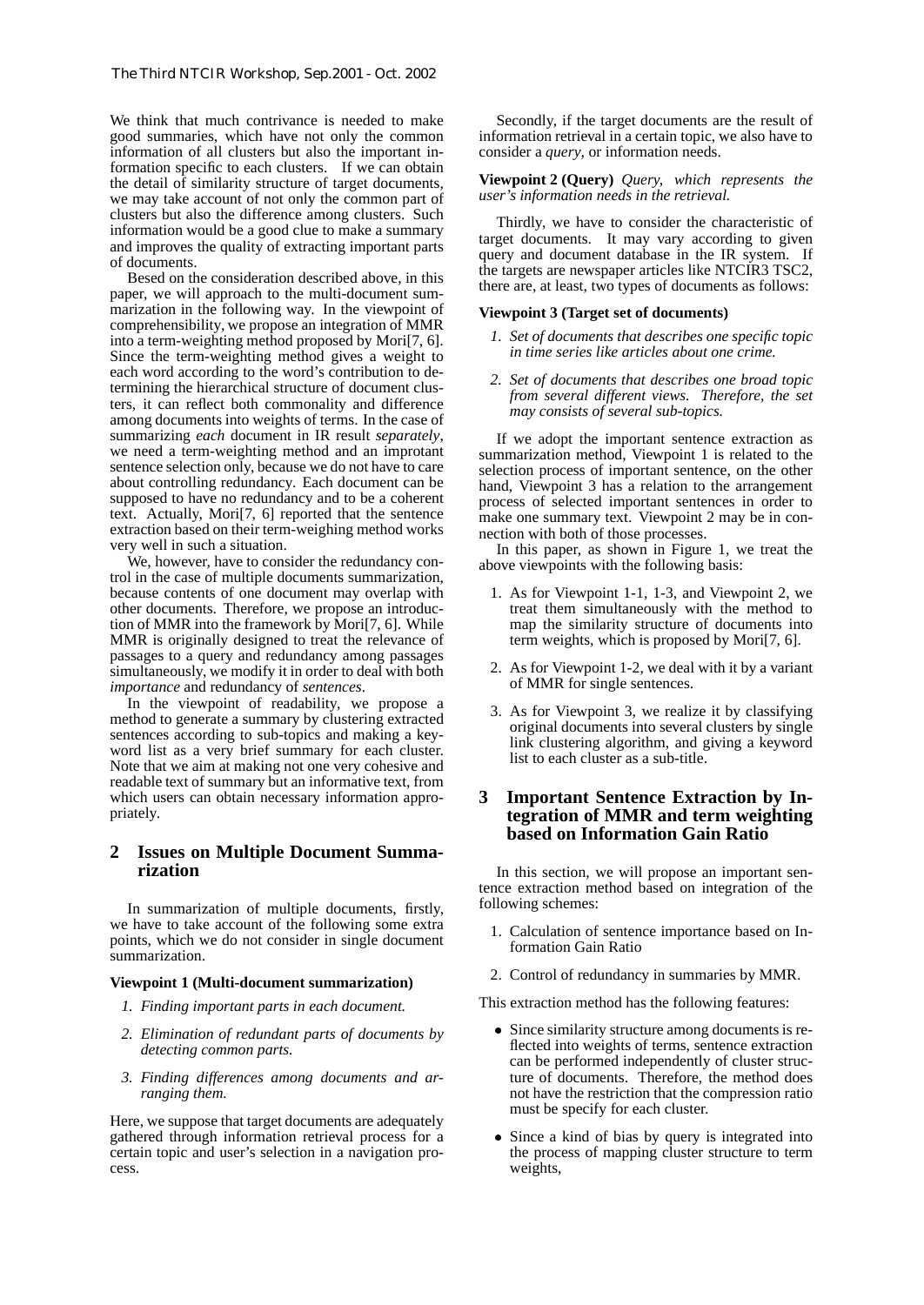

**Figure 1. Overview of our proposed method for multi-document summarization**

- **–** the method can take account of topic of retrieval unlike Stein's method,
- **–** and the method do not need any queries explicitly unlike MMR-MD. Moreover, the method has an effect of query expansion in term weighting, which MMR-MD does not have.

In order for MMR to be effective in redundancy elimination, in this section, especially we will discuss 1) the normalization of sentence weight and similarity score among sentences, and 2) choice of the value of the parameter  $\lambda$ , which controls the degree of redundance in MMR.

## **3.1 Term weighting method based on Information Gain Ratio**

In order to summarize each of documents in an IR result, Mori[7, 6] proposed a method of important sentence extraction by term weighting based on Information Gain Ratio(IGR).

**Integration**<br>
Integration<br>
Integration<br>
Integration<br>
Integration<br>
Integration<br>
Integration<br>
In Coverview of our<br>
notation<br>
In the MMR-MD.<br>
In the MMR-MD.<br>
In the MMR-MD.<br>
MR to be effective is<br>
section, especially w<br>
MR **Internal Accord Control**<br> **Internal Accord Control**<br> **Internal Accord Controls**<br> **Internal Accord Controls**<br> **Internal Accord Controls**<br> **Internal Accord Controls**<br> **Internal Accord Controls**<br> **Internal Accord Controls**<br> **Example 2**<br> **Example 2**<br> **Example 2**<br> **Example 2**<br> **Example 2**<br> **Example 2**<br> **Example 2**<br> **CONTER 2**<br> **CONTER 2**<br> **CONTER 2**<br> **CONTER 2**<br> **CONTER 2**<br> **CONTER 2**<br> **CONTER 2**<br> **CONTER 2**<br> **CONTER 2**<br> **CONTER 2**<br> **CONTER 2 Example 18**<br>
Suppose topic danged topic danged topic danged and a simple redunced will divide the value of redunced in the value of redunced in the contribution of a compute  $op_{yp}(w - p(w|\sigma_{ij}))$  of a compute  $p_{ij}(w - p(w|\sigma_{ij}))$ . eight<br>
propose<br>
of topic of<br>
d any que<br>
Moreover, expansion<br>
MD does<br>
n redunda<br>
e will disc<br>
and similar fide valuation<br>
free of red<br>
ed on Inf<br>
nents in an<br>
mportant sin an<br>
mportant sin an<br>
mportant sin an<br>
mportant si **Follow f** during the definition of the definition of the definition of the degree degree degree degree degree degree degree degree degree degree degree degree degree degree degree degree degree degree degree degree deg This method extracts the similarity structure among a set of documents through a hierarchical clustering, then gives higher weights to words that contribute to forming the structure. As an measure for the contribution, it utilizes IGR[10] of probabilistic distribution of words in a cluster. The IGR  $gain_{\tau}(w, C)$  of a word  $w$  in a cluster  $C$  is calculated as follows:

$$
gain_r(w, C) = \frac{gain(w, C)}{split\_info(C)} \tag{1}
$$

$$
gan(w, C) = entropy(w, C) - entropy_p(w, C)
$$
  
entropy(w, C) =  $-p(w|C) \log_2 p(w|C)$   
-(1 -  $p(w|C) \log_2 (1 - p(w|C))$ 

$$
p(w|C) = freq(C, w)/|C|
$$
  
entropy<sub>p</sub>(w, C) =  $\sum \frac{|C_i|}{|C|} entropy(w, C_i)$ 

$$
split\_info(C) = -\sum_{i} \frac{|C_i|}{|C|} \log \frac{|C_i|}{|C|}
$$

where  $freq(w, C)$ ,  $C_i$  and  $|C|$  are the frequency of the word  $w$  in  $C$ , the  $i$ -th sub-cluster of  $C$ , and the number of words in  $|C|$ , respectively. The value (1) represents the degree of consistency between the probabilistic distribution of a words and the partition of sub-clusters.

Here, we have to take account of the following points:

- sant and the control of the control of the control of the control of the control of the control of the control of the control of the control of the control of the control of the control of the control of the control of the sand and the second of the second in the second in the second of the second in the second in the second in the second in the second second in the second second second second second second second second second second second Manus Controller Controller Controller in the controller of the controller in the controller of the controller controller and multiple the controller controller controller controller controller controller controller contr structure of the structure of the structure of the structure of the structure of the structure of the structure of the structure of the structure of the structure of the structure of the structure of the structure of the s ssille and controlled to the controller of the controller of the controller of the controller of the controller of the controller of the controller of the controller of the controller of the controller of the controller of ■ SC C is aggitarium vertice of colored in the second of the second of the second of the second in the second of the second second second second second second second second second second second second second second second w1 w3<br>w4 w5<br>w4 w5<br>w4 w5<br>w5<br>ti-<br>o(v q (y i we)<br>c q q (y i we)<br>hhe we)<br>whis was interested<br>bi.<br>whis weld was interested  $\begin{array}{c}\n\text{with } \mathbf{w} \neq \mathbf{w} \neq \mathbf{w} \neq \mathbf{w} \neq \mathbf{w} \neq \mathbf{w} \neq \mathbf{w} \neq \mathbf{w} \neq \mathbf{w} \neq \mathbf{w} \neq \mathbf{w} \neq \mathbf{w} \neq \mathbf{w} \neq \mathbf{w} \neq \mathbf{w} \neq \mathbf{w} \neq \mathbf{w} \neq \mathbf{w} \neq \mathbf{w} \neq \mathbf{w} \neq \mathbf{w} \neq \mathbf{w} \neq \mathbf{w} \neq$ w5 we intervals of  $q(\begin{array}{c} q(\begin{array}{c} 1 \end{array})$  intervals are arrupted with  $\begin{array}{c} 0 \end{array}$  which we while  $\begin{array}{c} 0 \end{array}$  which we with  $\begin{array}{c} 0 \end{array}$  is also  $\begin{array}{c} 1 \end{array}$  which we with  $\begin{array}{c} 0 \end{array}$  is also  $\begin{$ w5  $\mathbf{H} = \n\begin{bmatrix}\n\mathbf{g} & \mathbf{h} \\
\mathbf{h} & \mathbf{h} \\
\mathbf{h} & \mathbf{h}\n\end{bmatrix}$ <br>  $\mathbf{h} = \n\begin{bmatrix}\n\mathbf{g} & \mathbf{h} \\
\mathbf{h} & \mathbf{h} \\
\mathbf{h} & \mathbf{h}\n\end{bmatrix}$ <br>  $\mathbf{h} = \n\begin{bmatrix}\n\mathbf{g} & \mathbf{h} \\
\mathbf{h} & \mathbf{h} \\
\mathbf{h} & \mathbf{h}\n\end{bmatrix}$ <br>  $\mathbf{h} = \n\begin{bmatrix}\n$ Manus Manus Manus Manus Manus Manus Manus Manus Manus Manus Manus Manus Manus Manus Manus Manus Manus Manus Ma<br>S4 Manus Manus Manus Manus Manus Manus Manus Manus Manus Manus Manus Manus Manus Manus Manus Manus Manus Manus loss structure in the local deviation of the control of the control of the control of the control of the control of the control of the control of the control of the control of the control of the control of the control of low street in the street of the street of the street of the street of the street of the street of the street of the street of the street of the street of the street of the street of the street of the street of the street sinum in the state of the state of the state of the state of the state of the state of the state of the state of the state of the state of the state of the state of the state of the state of the state of the state of the s <u>sserin in the control</u>ed the control of the control of the control of the control of the control of the control of the control of the control of the control of the control of the control of states. Hallen in the light of the light of the light of the light of the light of the light of the light of the light of the light of the light of the light of the light of the light of the light of the light of the light of the  $x_1$  we want to the contract of the contract of the contract of the contract of the contract of the contract of the contract of the contract of the contract of the contract of the contract of the contract of the contract ws with the total and the total and said of the total and said of the total of the said of the said of the said of the the said distribution of the said distribution of the said distribution of the said distribution of the w1.  $\frac{1}{1}$  w  $\frac{1}{1}$  and  $\frac{1}{1}$  and  $\frac{1}{1}$  and  $\frac{1}{1}$  and  $\frac{1}{1}$  and  $\frac{1}{1}$  and  $\frac{1}{1}$  and  $\frac{1}{1}$  and  $\frac{1}{1}$  and  $\frac{1}{1}$  and  $\frac{1}{1}$  and  $\frac{1}{1}$  and  $\frac{1}{1}$  and  $\frac{1}{1}$  and  $\frac{1}{1}$  $\begin{array}{ccc} \text{with} & \mathbf{b} \\ \text{with} & \mathbf{b} \\ \text{with} & \mathbf{b} \\ \text{with} & \mathbf{b} \\ \text{with} & \mathbf{b} \\ \text{with} & \mathbf{b} \\ \text{with} & \mathbf{c} \\ \text{with} & \mathbf{c} \\ \text{with} & \mathbf{c} \\ \text{with} & \mathbf{c} \\ \text{with} & \mathbf{c} \\ \text{with} & \mathbf{c} \\ \text{with} & \mathbf{c} \\ \text{with} & \mathbf{c} \\ \text{with} & \mathbf{c} \\ \text{with} & \mathbf{c} \\ \text{with}$ we we have not a set of the material of the material of the material state of the set of the material of the set of the set of the set of the set of the set of the set of the set of the set of the set of the set of the set  $\frac{m}{N}$  which  $\sum_{i=1}^{N}$  and  $k\in\mathbb{R}$  and  $k\in\mathbb{R}$  and  $k\in\mathbb{R}$  and  $k\in\mathbb{R}$  and  $k\in\mathbb{R}$  and  $k\in\mathbb{R}$  and  $k\in\mathbb{R}$  and  $k\in\mathbb{R}$  and  $k\in\mathbb{R}$  and  $k\in\mathbb{R}$  and  $k\in\mathbb{R}$  and  $k\in\mathbb{R}$  Summ<br>  $\sum_{i} \frac{|C_i|}{|C|}$ <br>  $\frac{1}{|C|}$ <br>
and  $|C|$ <br>  $\frac{1}{|C|}$ <br>
and  $|C|$ <br>  $\frac{1}{|C|}$ <br>
and  $|C|$ <br>  $\frac{1}{|C|}$ <br>  $\frac{1}{|C|}$ <br>  $\frac{1}{|C|}$ <br>  $\frac{1}{|C|}$ <br>  $\frac{1}{|C|}$ <br>  $\frac{1}{|C|}$ <br>  $\frac{1}{|C|}$ <br>  $\frac{1}{|C|}$ <br>  $\frac{1}{|C|}$ <br>  $\frac{1}{$ **Example 12**<br>
We also the state of the state of the state of the state of the state of the state of the state of the state of the state of the state of the state of the state of the state of the state of the state of the **Rational Strategy of the Strategy of American**<br>Strategy of The Strategy of The Strategy of The Strategy of The Strategy of The Strategy of The Strategy of The Strategy of The Strategy of The Strategy of Strategy of Strate For each contract of the control of the sub-<br>
sub-<br>
sub-<br>
sub-<br>
sub-<br>
sub-<br>
sub-<br>
sub-<br>
sub-<br>
sub-<br>
sub-<br>
sub-<br>
sub-<br>
sub-<br>
sub-<br>
sub-<br>
sub-<br>
sub-<br>
sub-<br>
sub-<br>
sub-<br>
sub-<br>
sub-<br>
sub-<br>
sub-<br>
sub-<br>
sub-<br>
sub-<br>
sub-<br>
sub-<br>
su **Example 19** and  $\overline{S}$  and  $\overline{S}$  and  $\overline{S}$  and  $\overline{S}$  and  $\overline{S}$  and  $\overline{S}$  and  $\overline{S}$  and  $\overline{S}$  and  $\overline{S}$  and  $\overline{S}$  and  $\overline{S}$  and  $\overline{S}$  and  $\overline{S}$  and  $\overline{S}$  and  $\overline{S}$  and  $\overline{S}$  **MM**<br> **Roof**<br> **Roof**<br> **Roof**<br> **Roof**<br> **Roof**<br> **Roof**<br> **Roof**<br> **R** is a we take a<br> **R** is a we take a<br> **R** is a we take a<br> **Rooff**<br> **Rooff**<br> **Rooff**<br> **Rooff**<br> **Rooff**<br> **Rooff**<br> **Rooff**<br> **Rooff**<br> **Rooff**<br> **Rooff**<br> **Rooff**<br> 1. If the target of summarization is an IR result, it is important to compare the target documents with the set of documents which are *not* retrieved but exist in the document database, in order to obtain the information what words really have contribution in the retrieval. Therefore, as shown in Figure 2 we introduce another layer of cluster, which corresponds to the whole document database. The cluster consists of two sub-clusters. One sub-cluster is the cluster of retrieved documents, which is the target of further clustering, and the other one corresponds to the rest of database. Because of the contrast in the introduced cluster, higher weights are given to words specific to the retrieved documents. It may include the effect of query bias.
- 2. As shown in Figure 2, we obtain one IGR value for each word in each cluster. In order for every partition of cluster to be reflected in term weight, we have to integrate all of IGR values. In this paper, we adopt the integration  $IGR\_sum$  given by the summation shown in (2):

$$
IGR\_sum(w, D) = \sum_{C \in Cset(D)} gain\_r(w, C), (2)
$$

where  $Cset(D)$  is the set of all clusters to which the document  $D$  belongs.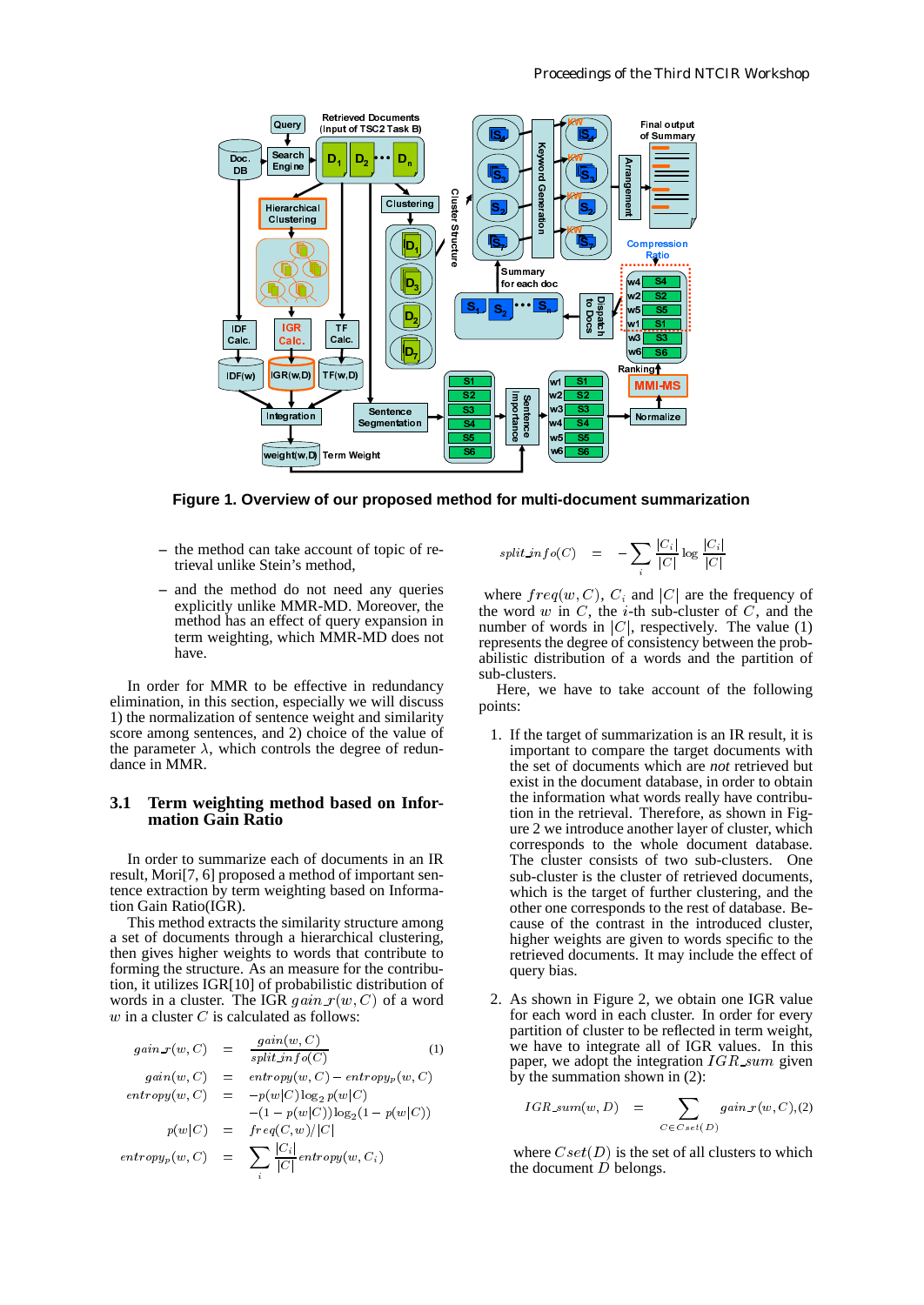

#### **Figure 2. Term weight**  $IGR\_sum$  based on **Information Gain Ratio**

We define the final weight  $weight(w, D)$  of the word  $w$  in the document  $D$  as the combination of the three types of fundamental weights,  $TF$ , IDF and  $IGR\sim sum$ . Since the weights  $TF$ , IDF and  $IGR\_sum$  reflect the independent characteristics, each document, the document database, and the cluster structure respectively, we adopt the following integration:

$$
weight(w, D) = IGR\_sum(w, D) \cdot TF(w, D) \cdot IDF(w)
$$
\n(3)

We adopt the *maximum distance algorithm* as the clustering method for deriving IGR values. The algorithm has one parameter,  $\alpha$ , which has the range  $[0.5,1]$  and controls the number of sub-clusters in a cluster implicitly. The smaller the value of the parameter is, the more clusters each cluster is divided into. In the experiment described below, we set the parameter to 0.8.

## **3.2 MMR**

II mathematically mathematic controller in the second mathematic or Sunnit in the Sunnit of Sunnit in the Sunnit of Sunnit in the Sunnit of Sunnit in the Sunnit of Sunnit in the Sunnit of Sunnit in the Sunnit of Sunnit in gain\_r(w,C<sub>n</sub>,1)<br>  $\frac{1}{2}$ <br>
gain\_r(w,C<sub>n,1</sub>)<br>
gain\_r(w,C<sub>n,1</sub>)<br>  $\frac{1}{2}$ <br>
gain\_r(w,C<sub>n,1</sub>)<br>  $\frac{1}{2}$ <br>
gain\_r(w,C<sub>n,1</sub>)<br>  $\frac{1}{2}$ <br>
gain\_r(w,C<sub>n,1</sub>)<br>  $\frac{1}{2}$ <br>  $\frac{1}{2}$ <br>
gain\_r(w,C<sub>n</sub>)<br>  $\frac{1}{2}$ <br>  $\frac{1}{2}$ <br>  $\frac{1}{2}$ gain\_r(w,C<sub>n</sub><br>  $\frac{1}{2}$ <br>
gain\_r(w,C<sub>n</sub><br>
+<br>
gain\_r(w,C<sub>n</sub>)<br>
+<br>
gain\_r(w,C<sub>n</sub>)<br>
+<br>
gain\_r(w,C<sub>n</sub>)<br>
+<br>  $\frac{1}{2}$ <br> **Figure 2**<br>
Informa<br>
We define<br>
word w in<br>
f the three of w in<br>
f the three of and IGR\_s<br>
ach docum<br>
tructure gain\_ $(n, c_n)$ ,<br>  $\rightarrow$ <br>
gain\_ $r(w, c_n)$ ,<br>  $\rightarrow$ <br>
gain\_ $r(w, c_n)$ ,<br>  $\rightarrow$ <br>
We define t<br>
We define t<br>
word w in<br>
f the three<br>  $DF$  and  $IGR\_su$ <br>
ach docume<br>
tructure resp<br>
ach document<br>
tructure resp<br>
in that is, the model distribution Figure 2<br>
Figure 2<br>
Informa<br>
We define<br>
word w in<br>
f the three<br>
nd  $IGR\_sa$ <br>
ach docum<br>
tructure res<br>
ion:<br>
we adopt<br>
lustering n<br>
we adopt<br>
lustering in<br>
orithm has<br>
0.5,1] and<br>
luster implies<br>
ter is, the m<br>
on 0.8.<br>
.2 M + + + + pp:clude.com/divideo.com/international/com/divideo.com/international/com/divideo.com/international/com/ As described in Section 1, Goldstein et al. proposed a multiple document summarization method for IR results, called MMR-MD (Maximal Marginal Relevance – Multi-Document)[4]. To treat redundancy among retrieved passages, passages are re-ranked according to not only the relevance of passages to a query but also the similarity among passages. MMR-MD, therefore, can do both detection of shared parts of documents (reduction of redundancy) and extraction of different parts (improvement of comprehensibility), simultaneously. The redundancy control of MMR-MD is based on the notion of MMR(Maximal Marginal Relevance) proposed by Carbonell et al.[2]. As defined in (4), MMR selects the next passage in the set  $R$  of passages relevant to the query  $\vec{Q}$ .

$$
MMR(R, A) \stackrel{\text{def}}{=} \nArg \max_{D_i \in R \setminus A} [\lambda Sim_1(D_i, Q) - (1 - \lambda) \max_{D_j \in A} Sim_2(D_i, D_j)]
$$

(4)

where A,  $Sim_1$  and  $Sim_2$  are the set of passages already selected, the similarity between a query and a passage, the similarity between two passages. After initializing  $S$  to the empty set and assigning an appropriate value to the parameter  $\lambda$ , we may have a ranking of passages under the control of redundancy by calculating (4) repeatedly.

In  $(4)$ , the first term and the second term of the right hand side may be considered as the term for extracting the parts relevant to the query and the term for eliminating redundancy, respectively. The value of parameter  $\lambda$  coordinate those two effects.

## **3.3 MMI-MS**

In this section, we will discuss about introduction of redundancy control mechanism of MMR into the important sentence extraction based on IGR. The unit of MMR is originally passage or document, and it adopted passages' relevance to a query as initial ranking  $Sim_1$ . Therefore, MMR may be incorporated into the scheme of important sentence extraction, if we change the unit from passage to sentence and use the importance of sentence as an initial ranking method. In this paper, we call the extended scheme scheme of important sentence extraction *MMI-MS* (Maximal Marginal Importance – Multi-Sentence) and define it as follows:

$$
MMI-MS \stackrel{\text{def}}{=} \n\begin{cases}\nA\,rg & \text{max} \\
S_i \in SS \setminus A\n\end{cases}\n\begin{bmatrix}\n\lambda \, Imp(S_i) - (1 - \lambda) & \text{max} \\
S_j \in A\n\end{bmatrix}\n\begin{cases}\nS_i, S_j\n\end{cases}\n\tag{5}
$$

where SS,  $Imp(S_i)$  and  $Sim_s$  are the set of all sentences in target documents, the importance of sentence  $S_i$  and a certain measure of similarity between sentences, respectively. As  $Imp(S_i)$  and  $Sim_s$ , we adopt the sentence importance based on IGR and the cosine correlation between sentence vectors.

#### **3.4 Normalization of sentence importance and similarity between sentences**

Th ranges of  $Imp(S_i)$  and  $Sim_s$  should be comparable in order for MMI-MS to work appropriately in elimination of redundancy. The range of  $Sim<sub>s</sub>$  is [0, 1]. On the other hand,  $Imp(S_i)$  does not have such a fixed range in our importance calculation. Therefore, we perform the following normalization of  $Imp(S<sub>i</sub>)$ and  $Sim_s$ .

1. Normalization of sentence importance in a document

In document  $D$ , importance of sentence is converted to *deviation score* whose average is 0.5 as follows:

$$
Imp_s^d(S_i) = 0.5 + \frac{Imp_s(S_i) - Imp_s^{ave}(D)}{\sigma(D)} \quad (6)
$$

where  $Imp_s^{ave}(D)$  and  $\sigma(D)$  are the average and standard deviation of sentence importance in document  $D$ .

This normalization equalize the averages of sentence importance in documents under the hypothesis that all documents is equally important.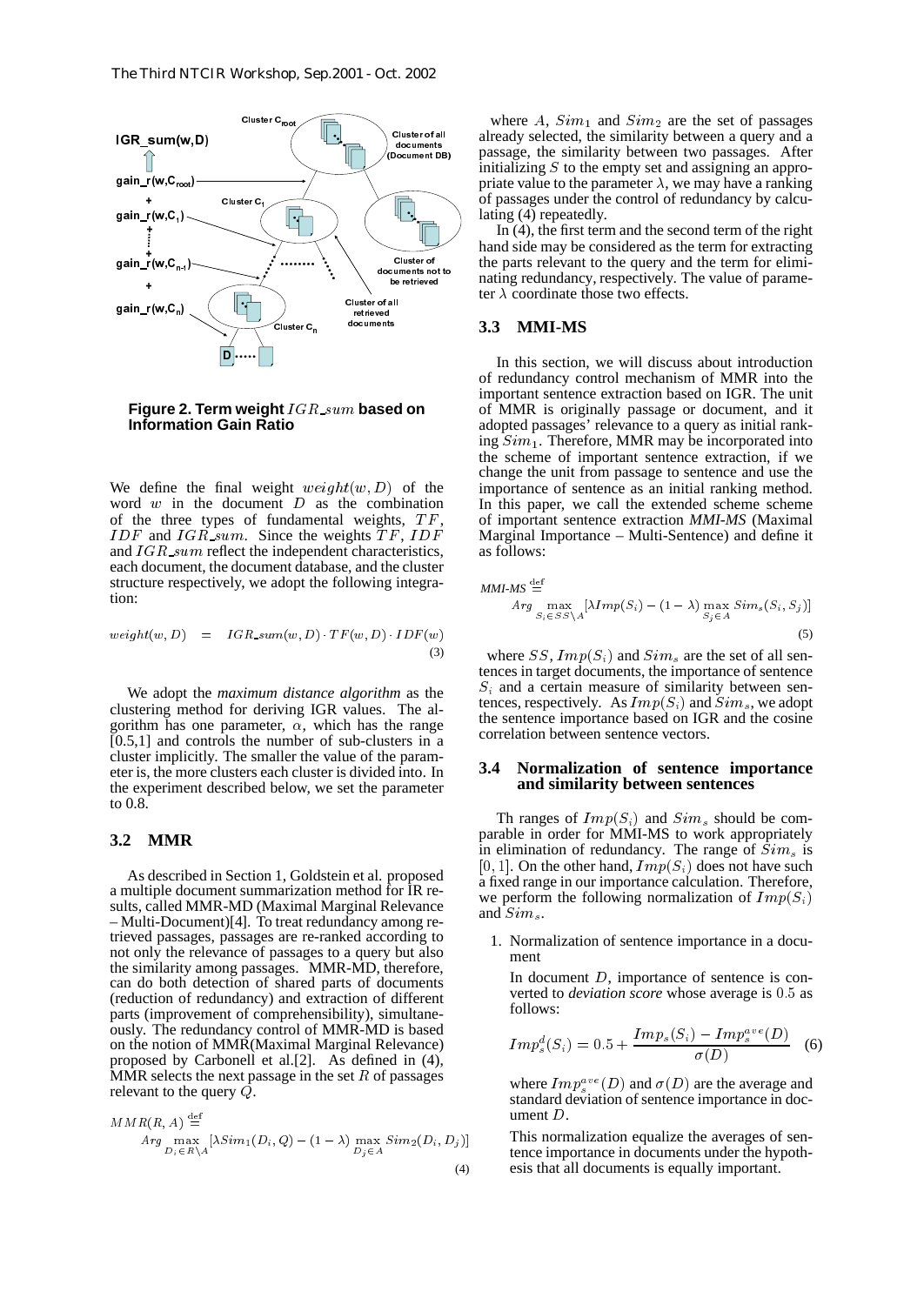2. Normalization of sentence importance and sentence similarity in all of documents

This normalization is to make sure that MMI-MS takes effect. Firstly,  $Imp_s(S_i)$  and  $Sim_s(S_i, S_j)$ are divided by their maximum values, respectively. Then, they are converted to deviation scores whose average is  $0.5$ .

#### **3.5 Choice of the value of parameter**  $\lambda$  in **MMR-MS**

The parameter  $\lambda$  has the range  $[0, 1]$ . The closer to 0 the parameter is, the more effective the elimination of redundancy is. Since the adequate value of  $\lambda$  may depend on the target set of documents, the value should be selected adequately.

For example, if the document set includes many different sub-topics and scarcely has overlaps,  $\lambda$  should be set to the value close to 1 to weaken the redundancy elimination. On the contrary, if the document set has many overlaps like articles about one specific topic, the value should be smaller value to promote the elimination of redundancy.

In this paper, we pay attention to the average of cosine correlation as the measure for redundancy among sentences. For example, the situation that the average has higher value shows the fact that there are many similar sentences. In such a situation, the parameter  $\lambda$ is set to a smaller value in order to promote elimination of redundancy by MMI-MS.

We adopt the equation (7) for  $\lambda$ , which has the value range  $[0.5, 1]$ , in order for the sentence importance to be more dominant than elimination of redundancy.

$$
\lambda = 0.5 + 0.5(1 - Sim_s^{ave}) \tag{7}
$$

where  $Sim_s^{ave}$  is the average of  $Sim_s(S_i, S_j)$ .

## **4 Generation of Text of Summary**

So far, we describe the method to extract important sentences from multiple documents. In this section, from the viewpoint of readability we will discuss how the extracted sentences should be arranged to be one result summary.

In generating summary, we have to pay attention not only naturalness as a text but also coherence among extracted sentences. Each sentence in a summary should have an adequate context in order for readers not to be misled. In the scheme of sentence extraction for summary generation, we need the following steps to make a good cohesive summary.

- 1. Extract important sentences with taking the coherence into account. For example, extraction unit may be a series of sentence connected to each other with reference or lexical cohesion. We simply call the unit of extraction *passage* hereafter. Paraphrasing reference expressions into their referent would also effective to make sentences selfcontained.
- 2. Place extracted passages in order according to relations among passages like time order, topical coherence, and so forth.
- 3. Generate expressions to clarify relations between passages and insert them to the summary, if needed.
- 4. Finally, adjust the draft of summary by paraphrases or simplification to increase uniformity of expressions.

Mani et al.[5] proposed a method to improve informativeness and readability of original summary, which is represented as a list of syntactic trees with coreference information. Nanba et al.[8] discussed a method to generate summary easy to read by rewriting extracted important sentences. Otsuka et al.[9] improve the coherence among extracted sentences by replacing reference expressions with their antecedents.

In single document summarization, we may achieve the minimum requirement of cohesion in a summary by making an effort to maintain the cohesion which a target document originally has.

On the other hand, in multi-document summarization, we have to find cohesion across target documents, which do not appear explicitly in the documents. Moreover, the style of document would differ from each other. However, many of existing researches do not tackle these problems directly, but merely place sentences or passages in some order by using information in original documents, like date information, position in document, and so forth.

For example, methods proposed by Goldstein et al. [4], Stein et al. [13] and Radev et al. [12, 11] arrange the extracted units in time order of original documents.

Stein's method, moreover, reorder the units (each summary of single document) so as to increase similarity between adjacent units. These can be regarded as attempts to make cohesion among units in easy ways.

Note that the methods described above aim to summarize documents into one *continuous* reading. This type of summary would be suitable for documents of one specific topic like articles about one crime. In summarization of IR result, however, we usually obtain documents in several different points of view, namely sub-topics, even if the query is about one topic. We think that, in such a case, it would be preferable to show the outline of sub-topics explicitly and present sub-summaries for sub-topics along with the outline.

Barzilay et al.[1] reported the following findings by the experience in which subjects arrange the same set of extracted important sentences so as to maximize readability of text.

- Firstly, the total order of sentences depends on subjects, and there are several possibilities of order of sentences.
- The order, however, is not totally free, but several blocks of sentences can be found.
- Sentences belonging to same block are related to each other in terms of a sub-topic.

While the order of blocks and the order of sentences in each block may depend on each subject, there is general agreement among subjects that each block consists of sentences related to one sub-topic.

Based on above discussion, we propose a method of summary generation with following three steps according to characteristics of document set: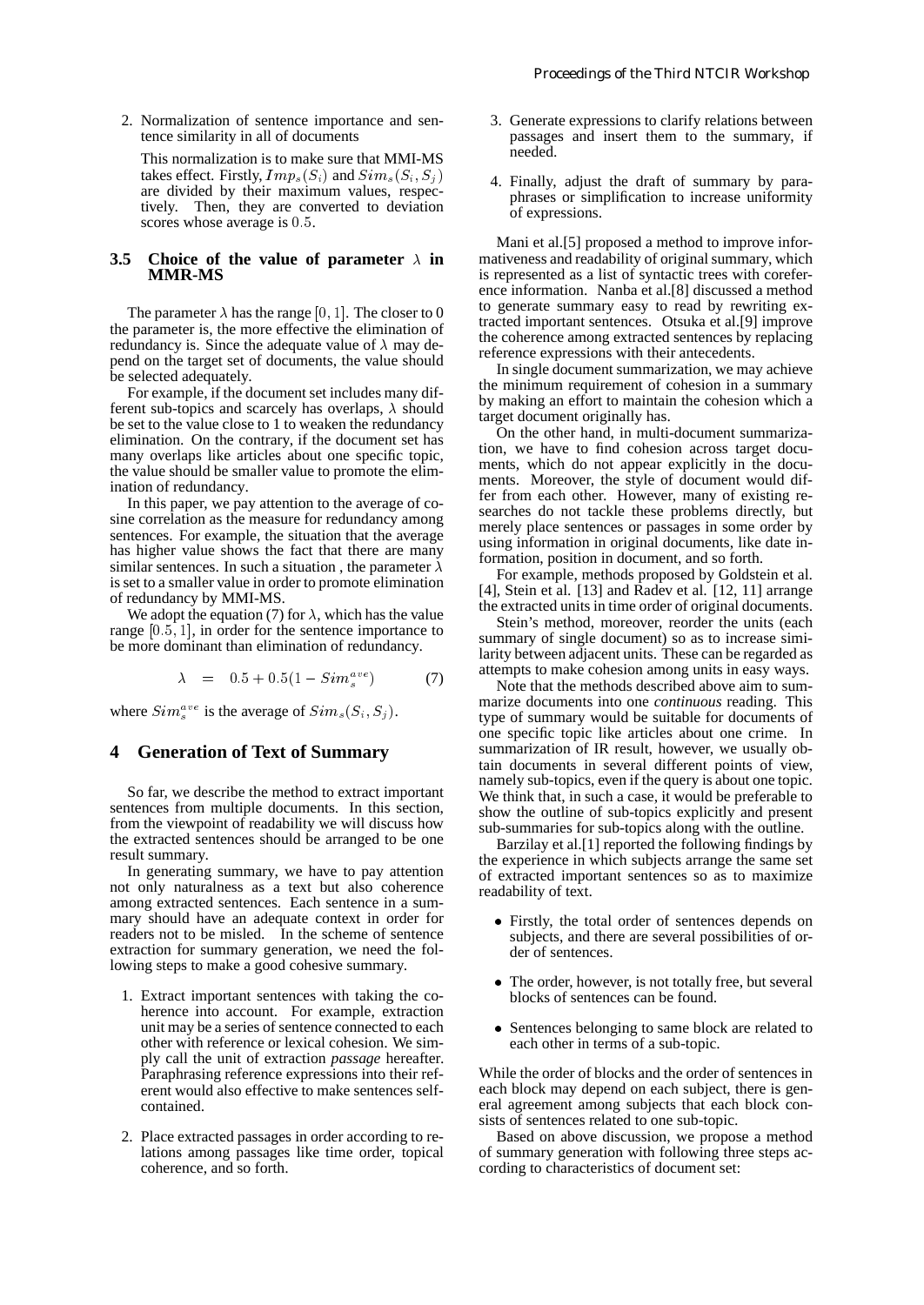- 1. Make sub-summaries by classifying sentences according to sub-topics,
- 2. Generate a *sub-title*, or a list of keywords, for each sub-summary,
- 3. And arrange sub-summaries in order of date along with sub-titles.

### **4.1 Clustering important sentences according to sub-topics**

As described in Viewpoint 3, there are, at least, two types of structure of sub-topics in a document set:

- 1. Set of documents that describes one specific topic in time series like articles about one crime.
- 2. Set of documents that describes one broad topic from several different views. Therefore, the set may consists of several sub-topics.

For a document set like 1, the strategy to arrange sentences in time series would be suitable. On the other hand, for a document set like 2, we need to adopt some strategy to classify sentences into sub-topics, and arrange them in time series, if necessary. We may deal with both of these cases by classifying the original documents into some clusters according to relevance to sub-topics.

Now, what kind of clustering algorithm is suitable for our purpose? The focus of topic may gradually shift according to the progress of incident, even if the target documents are in the case of 1, where they have to be classified into one cluster. In such a case, it is important for clustering algorithm to minimize not the size of each cluster but the distance between each document and its nearest document.

Therefore, we adopt the *single link method*, in which each document is classified into the cluster that has the closest document. As for the similarity (or distance) between documents, we use the similarity of original documents. Similarity of sub-summaries of documents is not suitable for the clustering, because in this stage our method has already eliminated the redundancy in summaries.

Based on the above discussion, we will make clusters of extracted sentences and line them up by the following process:

- 1. Obtain the summary of each document by gathering extracted important sentences document by document. The summary of each document can be regarded as *sub-summary* and is the unit of the following processing.
- 2. Make clusters of sub-summaries according to the similarity among original documents  $(cosine$  values of document vectors), where the clustering algorithm is the single link method, and the threshold similarity for merging is  $0.5$ .
- 3. Let the *cluster date* be the date of the oldest document. Line up clusters in time order of cluster date.
- 4. In each cluster, line up sub-summaries in time order according to document date.

### **4.2 Keyword generation for brief summaries of clusters**

The very brief summary for each cluster of subsummary may useful for readers to understand the outline of the whole summary. These short summaries work as separator of sub-topics, and may contribute for improving the readability.

As brief summary of each cluster, in this paper, we use keywords extracted from each cluster by the following process.

- 1. Select the most important word in each document. The most important word is defined as the word of highest weight in the most important sentence. If the most important word is the part of longer compound word, the longest compound word is selected as keyword of document. Otherwise, the most important word is the keyword of document.
- 2. The brief summary of cluster is made as a set of keywords of documents that belongs to the cluster.

The reason to select compound words in keyword selection is that such compound word may carry more specific information. In the summarization, we display the keywords at the beginning of sub-summary of each cluster.

## **5 Experiment**

We participated in NTCIR3 TSC2 and evaluated our proposal with the Task B[14]. Each participant generated summaries according to topic information given by the task organizers, and submitted a set of summaries to the task organizers. Each topic corresponds to one IR result, which consists of the following information:

- Topic ID
- List of keywords for query in IR.
- Brief description of the information needs.
- Set of document IDs, which are target documents of summarization. The number of documents varies from 3 to 17 according to topic.
- Length of summary to be generated. There are two lengths of summary, 'Long' and 'Short'. The length is given in character and the character 'Newline' is not included in the length. While the length may varies according to the topic, the length of 'Long' is twice of 'Short'.

To each participant, the task organizers supplied the information about system evaluation. In the rest of this section, we will describe the evaluative information.

### **5.1 Evaluation by Ranking**

The task organizer prepared the following four summaries for each topic and each length:

1. Summary made by a human ('*Manual*' hereafter).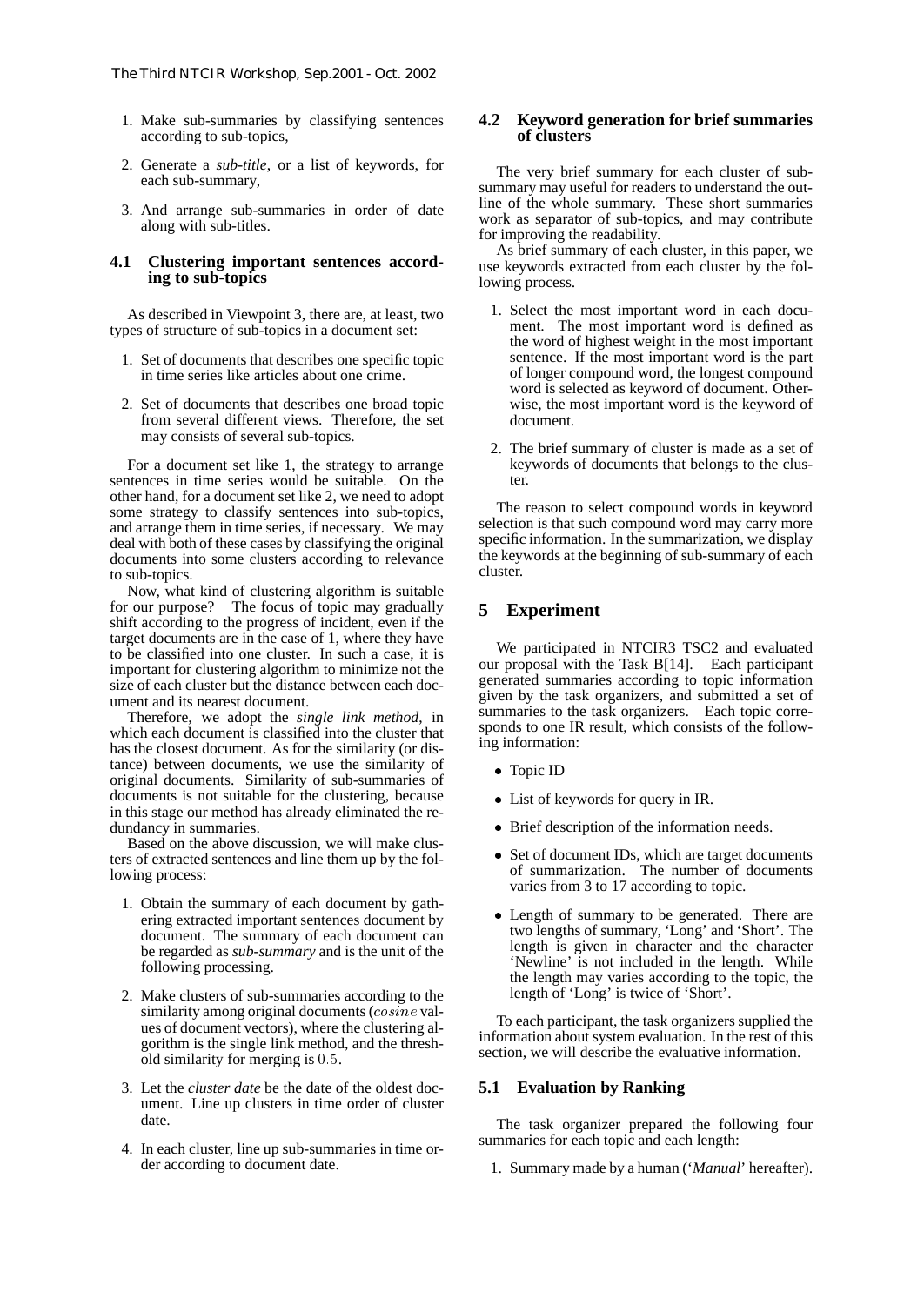- 2. Summary generated by a system to be evaluated.
- 3. Summary generated by Lead method (Baseline No.1. '*Lead*' hereafter).
- 4. Summary generated by Stein's method (Baseline No.2. '*Stein*' hereafter).

Next, one of twenty human assessors reads the original set of documents and four summaries for each topic and each summary length, then ranks the four summaries in the following evaluation points of view:

**Comprehensibility** The summary has all of important contents, or not. ('*C*' hereafter)

**Readability** The summary is easy to read, or not ('*R*' hereafter)

Therefore, every system will have four types of ranking, namely, *C Short*, *R Short*, *C Long*, and *R Long*, for each topic. Note that smaller value means the better system in this evaluation.

### **5.2 Evaluation by Human's Correction**

In this evaluation, one of human assessors corrects summaries of system outputs in terms of the evaluation viewpoints described above. The each step of correction should be one of three operations, namely, insertion, deletion, substitution of strings. If more than 50% of summary should be correct, assessors may give it up.

## **6 Experimental Results**

#### **6.1 Result of Evaluation by Ranking**

Table 1 and 2 show the evaluation by average rank. Note that, strictly speaking, the *average* of rank is *not* a value suitable for comparison of systems. The ranking is not an interval scale but an ordinal scale. In other words, the number of position and the difference of position in ranking do not have special meaning, while the order of items is meaningful. Thus, we should consider the average of rank as not a strict measure but a lax measure. Therefore, we compared our system with each of baselines topic by topic. The result is shown in Table 3.

We also evaluate only the topics that have 7 documents or less, because by examination of each topic we found out that our method works well for smaller document sets. The result is shown in Table 4 and 5.

#### **6.2 Result of Evaluation by Human's Correction**

Table 6 shows the average amount of human's correction.

## **7 Discussion**

#### **7.1 Comprehensibility**

According to experimental results, proposed method is superior to the baselines, namely the lead method and Stein's method, in comprehensibility, especially under the following situations:

### **Table 1. Evaluation by Ranking for Proposed method (All of 30 topics)**

|               | C Short                     | R Short                                 | C Long | R Long |  |  |
|---------------|-----------------------------|-----------------------------------------|--------|--------|--|--|
| Average       | 2.53                        | 3.10                                    | 2.13   | 3.30   |  |  |
| Ranking(AR)   |                             |                                         |        |        |  |  |
| Ranking of AR |                             |                                         |        |        |  |  |
| Average Rank: |                             | Average ranking (AR) of our system com- |        |        |  |  |
|               | pared with three baselines. |                                         |        |        |  |  |

Ranking of AR: Ranking of AR in all nine participating systems

**Table 2. Average Ranking compared with Baselines (All of 30 topics)**

|          | $\mathbb C$ Short | R Short | C Long | ong |
|----------|-------------------|---------|--------|-----|
| Proposed | 2.SS              | TŪ      | 2.13   | اڻ. |
| Manual   |                   |         |        |     |
| Lead     | ₩.                | Υ,      | 3.OU   |     |
| stein    |                   |         |        |     |

**Table 3. Number of Win and Lose compared with Baselines (All of 30 topics)**

|             | C Short  |    |  | R Short |                     |  |
|-------------|----------|----|--|---------|---------------------|--|
|             |          |    |  |         |                     |  |
| v.s. Manual |          | 22 |  | 8       | 20                  |  |
| v.s. Lead   | 15       |    |  | 6       | 21                  |  |
| v.s. Stein  |          |    |  |         |                     |  |
|             | $CL$ ong |    |  |         |                     |  |
|             |          |    |  |         | $\overline{R}$ Long |  |
|             |          |    |  |         |                     |  |
| v.s. Manual | Q        | 21 |  |         | 21                  |  |
| v.s. Lead   |          | 13 |  | 10      | 20                  |  |
| v.s. Stein  |          | 18 |  |         |                     |  |

W: win, L: lose, T: tie

| Table 4. Average Ranking compared with       |  |  |
|----------------------------------------------|--|--|
| <b>Baselines (15 Topics with 7 documents</b> |  |  |
| or less only).                               |  |  |

|          | C Short      | R Short | Long  | Long |
|----------|--------------|---------|-------|------|
| Proposed | .93          | ∠.ot    |       |      |
| Manual   | $.8^{\circ}$ | 2.SS    |       |      |
| Lead     | 5. I .:      |         | $-.0$ | - 6  |
| stein    |              |         |       |      |

**Table 5. Number of Win and Lose compared with Baselines (15 Topics with 7 documents or less only)**

|             | C Short  |  |  | R Short |  |  |
|-------------|----------|--|--|---------|--|--|
|             |          |  |  |         |  |  |
| v.s. Manual |          |  |  |         |  |  |
| v.s. Lead   | 11       |  |  | 6       |  |  |
| v.s. Stein  | 13       |  |  |         |  |  |
|             | $C$ Long |  |  | R Long  |  |  |
|             |          |  |  |         |  |  |
|             |          |  |  |         |  |  |
| v.s. Manual |          |  |  |         |  |  |
| v.s. Lead   | 10       |  |  |         |  |  |
| v.s. Stein  |          |  |  |         |  |  |

W: win, L: lose, T: tie